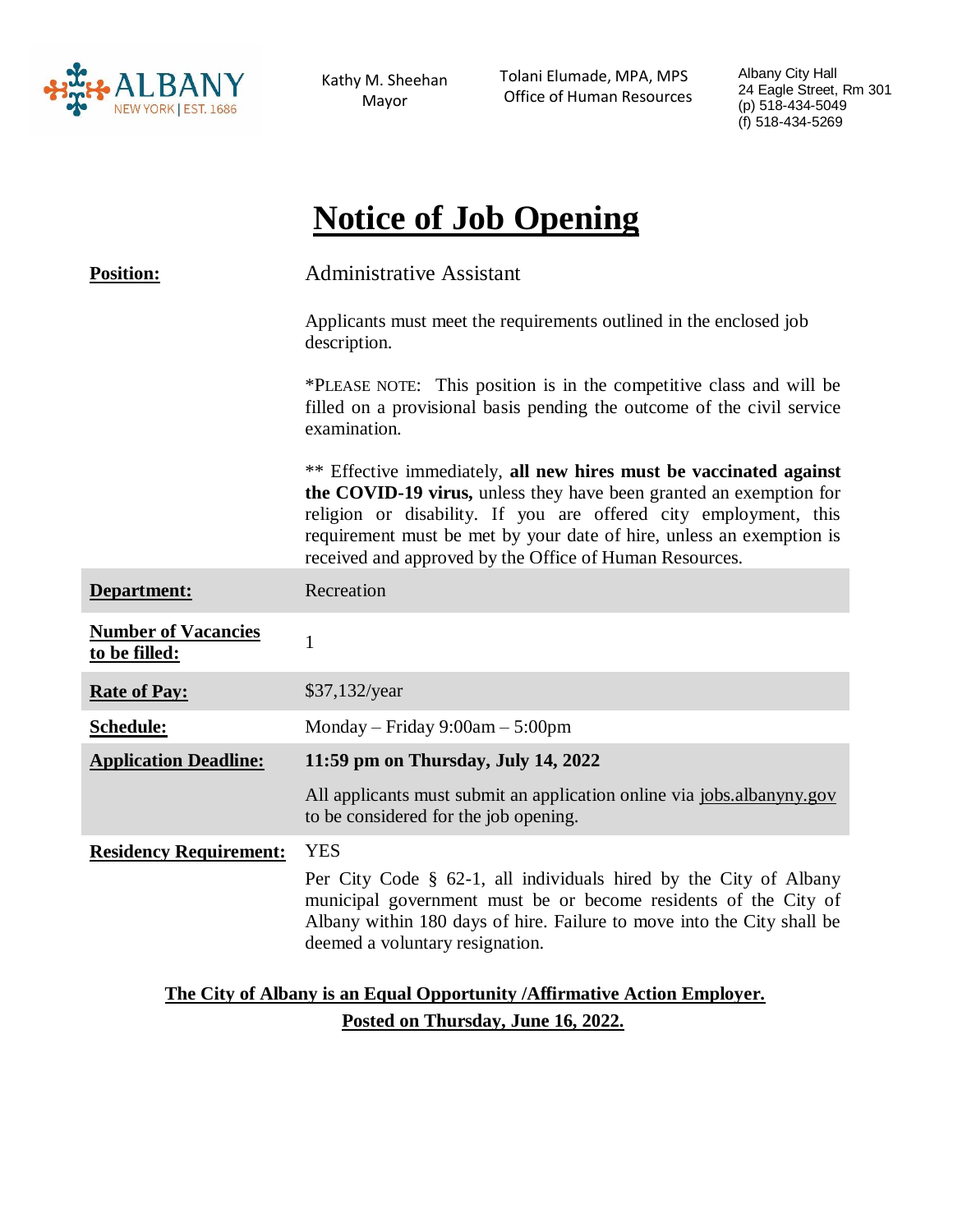### **ADMINISTRATIVE ASSISTANT**

**DISTINGUISHING FEATURES OF THE CLASS**: Under general supervision by the department head or higher level manager, the incumbent makes independent decisions on problems encountered within a delegated scope of activity. The incumbent assists in the development, planning and coordination of departmental activities. Supervision of others is not typical of this position.

# **TYPICAL WORK ACTIVITIES**: (Illustrative Only)

- Provides support to management with office methods, procedures and other nontechnical fields for planning and administering programs;
- Collects necessary information and assists in the preparation of the departmental budget estimates;
- Prepares vouchers for payment;
- Collects agenda items and prepares and distributes agenda for board and committee meetings;
- Requisitions materials and supplies;
- Maintains accounts, receipts and records;
- Prepares and maintains report records through research and review;
- Maintains office calendar and room reservation system;
- Reads incoming mail and answers general correspondence as directed;
- May attend meetings and record minutes;
- May attend staff conferences concerning administrative procedures within the department;
- May develop, maintain and update computerized records containing information required for office programs;
- Performs related work as required.

## **FULL PERFORMANCE KNOWLEDGE, SKILLS, ABILITIES AND PERSONAL CHARACTERISTICS**:

- Good knowledge of the principles and practices of office management;
- Good knowledge of personal computers and office equipment, such as spreadsheets, word processing, calendar, e-mail and database software;
- Working knowledge of board and committee operations and meeting procedures;
- Working knowledge of research methods and principles of account keeping;
- Ability to make clear and accurate analyses of facts, figures and processes;
- Ability to relate effectively and professionally with co-workers, superiors and the public;
- Ability to present data, reports and comments clearly and concisely;
- Tact and courtesy;
- Good judgment;
- Thoroughness;